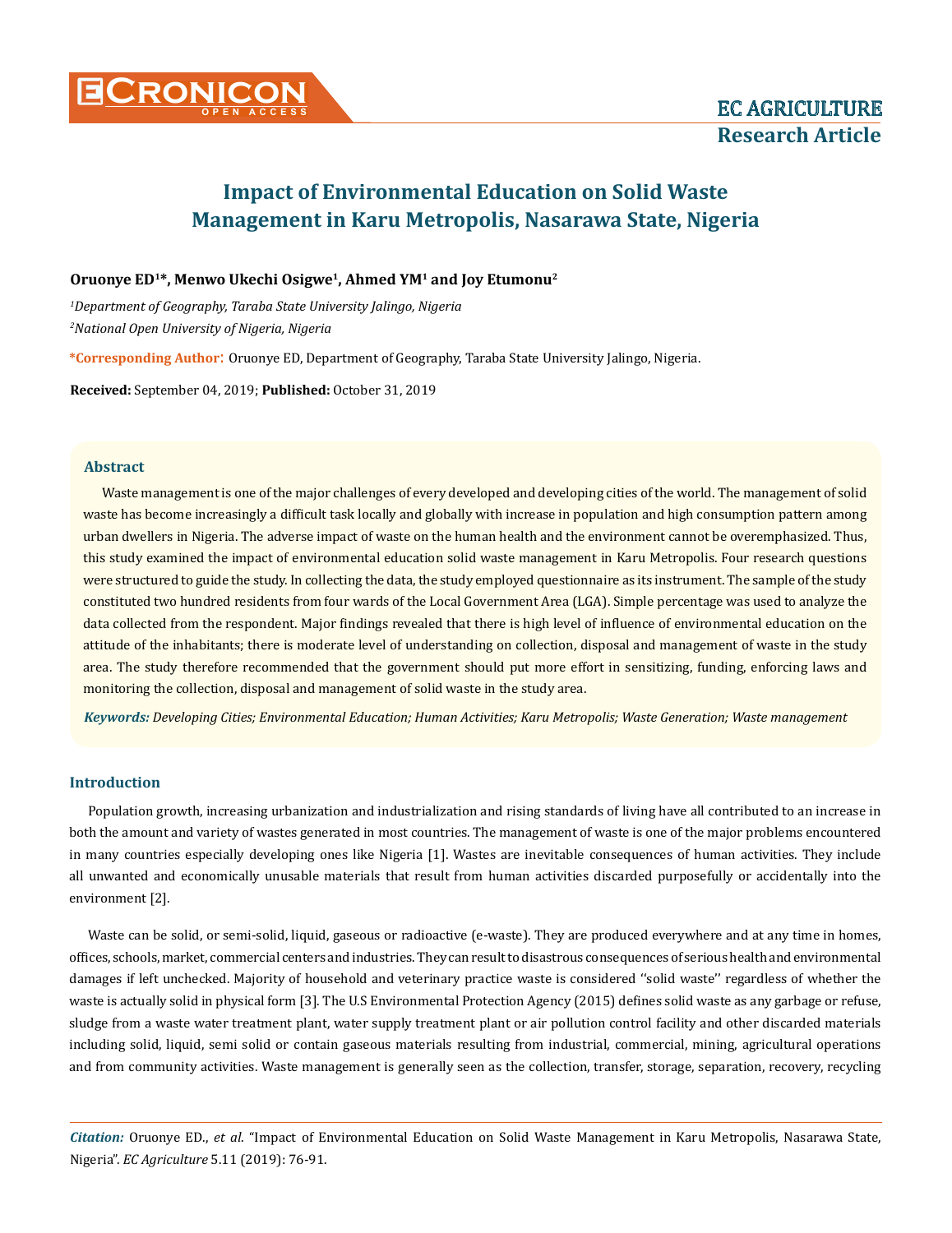and final disposal of waste materials usually produced by human activities in an effort to reduce their effect on health or local aesthetic and environmental damages. Obeka [4] defines waste management as the collection, transport, processing, recycling, or disposal and monitoring of waste materials for sustainable development. He went further to say that the waste management usually relates to materials produced by human activities and process generally undertaken to reduce their effects on health, environment and aesthetics.

The management of solid waste has become increasingly a difficult task locally and globally with increase in population and high consumption pattern among urban dwellers in Nigeria. In most urban cities, solid wastes are thrown away indiscriminately in any available space without care of the negative impacts it has on the environment. This poses serious threat to human health and environment. Improper management of solid waste defaces the environment, spreads disease and contaminates surface and underground water, air and land quality.

The social status of people plays important role in determining the type of solid waste generated in the area from time to time. For instance, the residents in quarters which are dominated by upper class/elites and middle class resident are quite different from cluster areas, because of the difference in terms of income, education, type of food and storage of food. The settlement of the area also determines effective waste management. A well planned town or estate must have planned proper waste management of the area which helps in efficient and effective sanitation of such area.

Karu metropolis is one of the populated area council in Nasarawa State and the town is among the satellite towns adjoining the Federal Capital Territory (FCT). The indiscriminate dumping of waste and nonchalant attitude often exhibited by residents of the area prompted this study. Despite the fact that the people are aware of dangers of indiscriminate dumping of waste, they still go ahead and dump waste anywhere they chose to do so, without any conscious effort to removing them. Thus, endangering the health of the general public and polluting the environment as well. The general purpose of this study is to assess the impact of environmental education on solid waste in Karu metropolis in Nasarawa State, Nigeria. The specific objectives of the study include: an assessment of the impact of environmental education on peoples' attitudes towards solid waste collection, disposal and management in the study area.

## **Materials and Methods**

#### **Description of study area**

The Karu Urban Area is an urban area in North Central part of Nigeria. The urban area is located in [Nasarawa](https://en.wikipedia.org/wiki/Nasarawa) State of Nigerian. Karu Local Government Area of Nasarawa State is located between latitude 8°05'N to  $10^{\circ}42^{\prime}\text{N}$  and longitude 7°54'E to 9°25'E of the Greenwich Meridian (Figure 1). It has some parts of it stretching into the boundaries of the [Federal Capital Territory](https://en.wikipedia.org/wiki/Federal_Capital_Territory,_Nigeria) (FCT). It has an area of 40,000 hectares (400 km<sup>2</sup>) and an estimated population of about 2 million. It is one of the fastest growing [urban](https://en.wikipedia.org/wiki/Urban_area) areas in the Nigeria, with a growth rate of 40 percent recorded annually. It consists of towns that developed as a result of urban [sprawl](https://en.wikipedia.org/wiki/Urban_sprawl) from [Abuja.](https://en.wikipedia.org/wiki/Abuja)

The area has an estimated population of 10,000 in 1991 and is believed to have grown rapidly to an estimated population of 50,000 and 130,000 by 2001 and 2010 respectively; due to continuous migration of people from other parts of the country to this area. Its current population is estimated at 205,477 [5]. From west to east, the urban area includes towns like [Kurunduma](https://en.wikipedia.org/wiki/Kurunduma), [New Nyanya](https://en.wikipedia.org/wiki/New_Nyanya), [Mararaba](https://en.wikipedia.org/wiki/Mararaba), [New](https://en.wikipedia.org/wiki/New_Karu)  [Karu,](https://en.wikipedia.org/wiki/New_Karu) [Ado,](https://en.wikipedia.org/wiki/Ado,_Nasarawa) [Masaka](https://en.wikipedia.org/wiki/Masaka,_Nigeria) and newer, fast-growing towns such as One Man Village (which contains over 1 million people) and Gidan Zakara. Since the beginning of the  $20<sup>th</sup>$  century, these districts have grown together into a large urban area and a major commercial centre of central Nigeria.

Karu is cosmopolitan in nature with various ethnic groups living together in harmony. The major indigenous ethnic groups in the area are Gbagyi, Koro, Yeskwa, Gwandara and Gade. There are many settlers comprising of Mada, Eggon, Hausa-Fulani, Igbo, Tiv, Yoruba who migrated to take advantage of the economic potentials in the area [5].

*Citation:* Oruonye ED., *et al*. "Impact of Environmental Education on Solid Waste Management in Karu Metropolis, Nasarawa State, Nigeria". *EC Agriculture* 5.11 (2019): 76-91.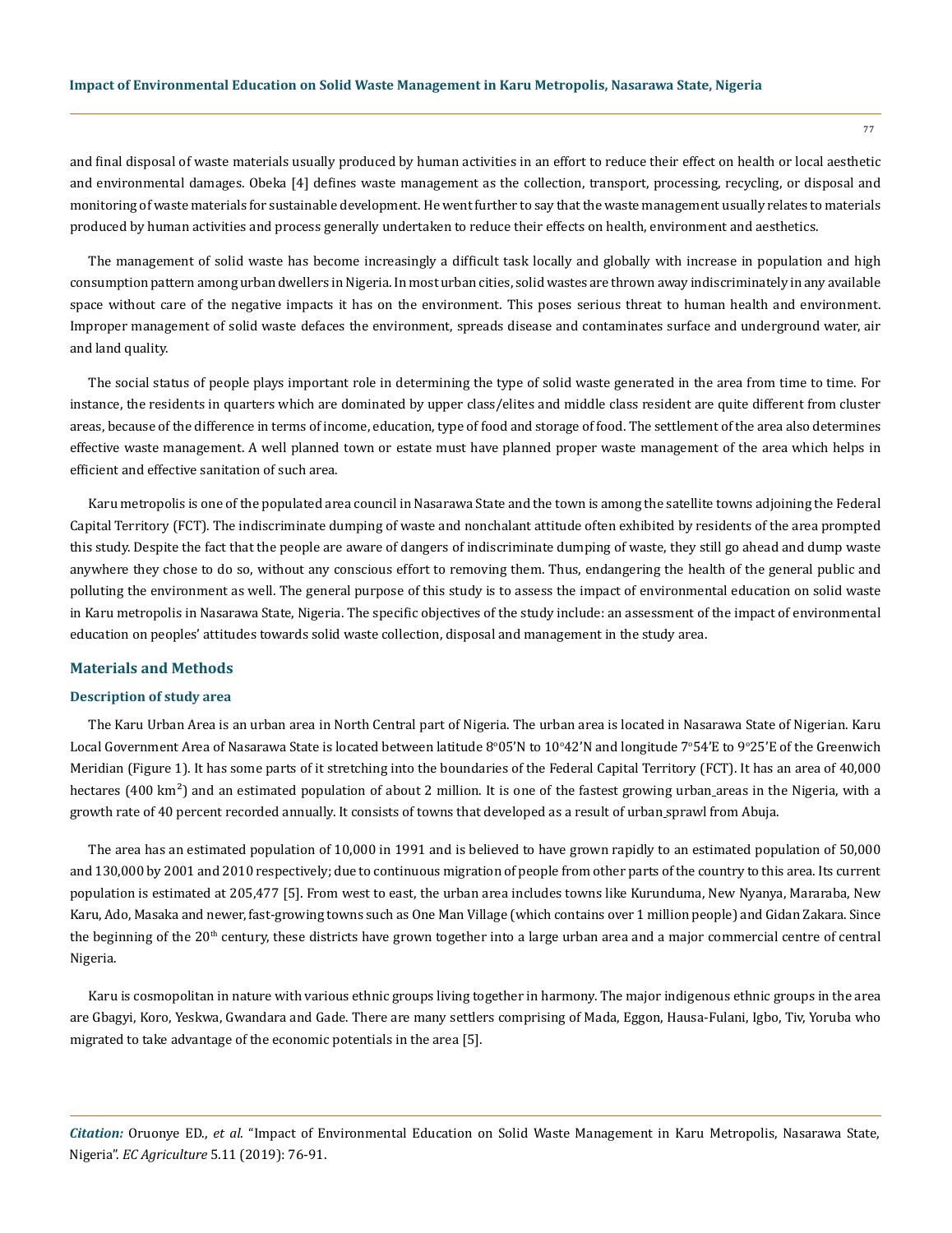78



*Figure 1: Map of Karu showing the area of stude. Source: Muhammad., et al, 2015 [5].* 

# **Research design**

The study adopted a descriptive survey design method. The instrument used in this study is the questionnaire. The questionnaire was drawn in two parts, (section A and B). Section A dealt with demographic data while Section ''B'' constitutes structural and unstructured opinion questions to elicit information from the respondents with regards to the research questions. The mode of response adopted in research was Yes or No format. The items in the questionnaire were drawn in relation to the research questions formulated for this study. Before using the instrument, the items developed were given to the another scholar for content validation. Corrections were made as suggested and the validated instrument was used for the study. Questionnaires were administered personally on the respondents. The sample of the study constituted of 200 residents drawn from 5 towns. A proportional sampling techniques was used to select the sample of the study. A total of 200 questionnaires were administered and all was collected. The population of the study comprised of 300 residents from 5 towns, 60 persons per town, the sampled wards are;

- a) New Nyanya
- b) Mararaba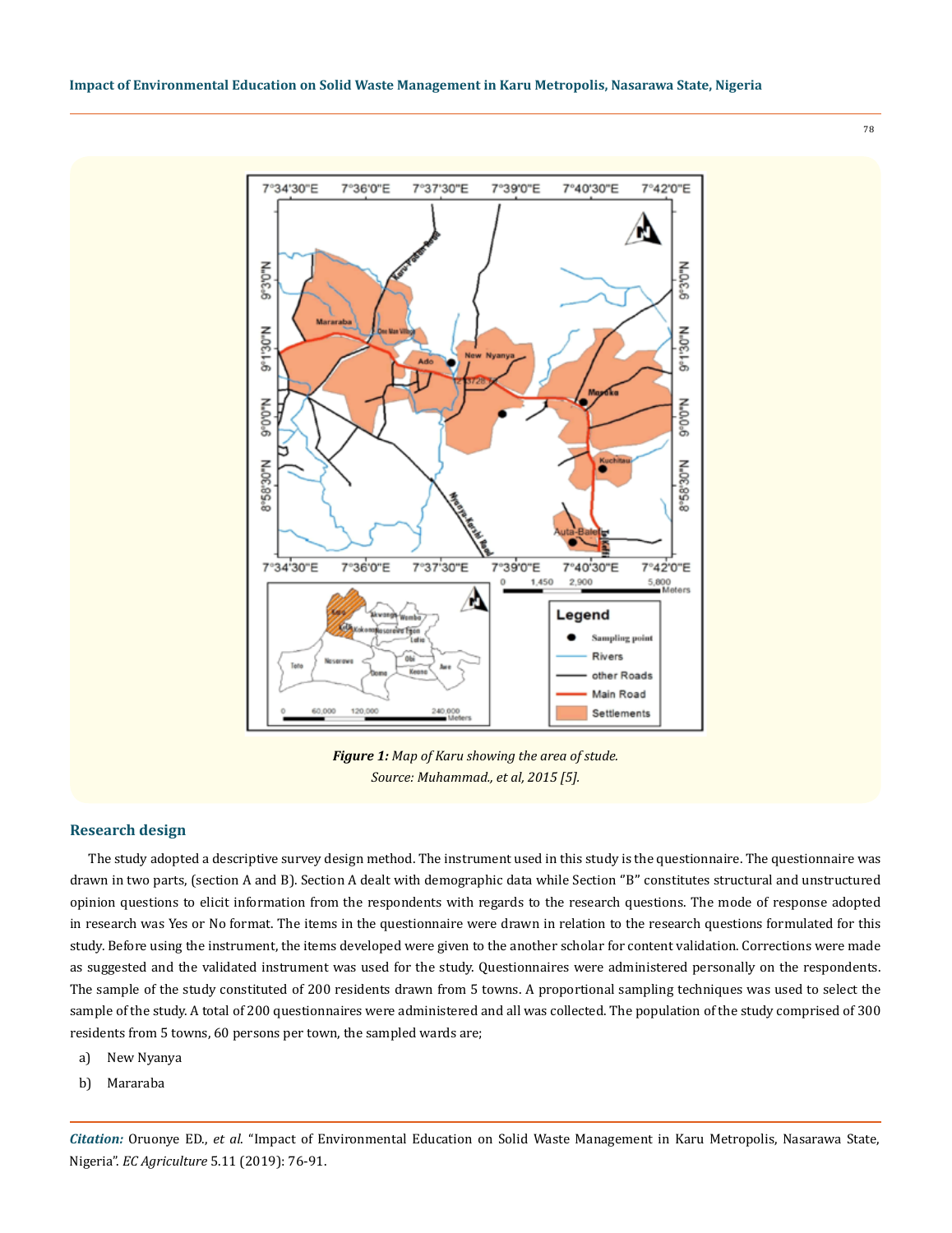- c) New Karu
- d) Ado
- e) Masaka

The data collected was analyzed using descriptive statistics such as tables, frequencies and percentages.

The respondents were purposively selected based on evidence of poor waste disposal as shown by proximity to waste dumpsites that are indiscriminately disposed and poorly managed.

# **Result of the Findings**

The results of the demographic characteristics of the respondents are presented in. The table shows that 55.5% of the respondents were males, while 44.5% of the respondents were females. The table also shows that 7.5% of the respondents were under the age range of 15 - 20years, 57% of the respondents are between the ages of 21 - 25 years, 17% between 26 - 30 years and 18.0% were 31 years and above. The study findings also reveal that 58% of the respondents are married while 42% are singles.

| Gender          |                       |                |  |  |  |  |  |  |  |  |
|-----------------|-----------------------|----------------|--|--|--|--|--|--|--|--|
| Gender          | <b>Frequency</b>      | Percentage (%) |  |  |  |  |  |  |  |  |
| Male            | 111                   | 55.5           |  |  |  |  |  |  |  |  |
| Female          | 89                    | 45.5           |  |  |  |  |  |  |  |  |
| Total           | 200                   | 100            |  |  |  |  |  |  |  |  |
| Age             |                       |                |  |  |  |  |  |  |  |  |
| $15 - 20$ yrs   | 15                    | 7.5            |  |  |  |  |  |  |  |  |
| 21 - 25yrs      | 114                   | 57.5           |  |  |  |  |  |  |  |  |
| 26 - 30yrs      | 34                    | 17.0           |  |  |  |  |  |  |  |  |
| 31yrs and above | 37                    | 18.0           |  |  |  |  |  |  |  |  |
| Total           | 200                   | 100            |  |  |  |  |  |  |  |  |
|                 | <b>Marital Status</b> |                |  |  |  |  |  |  |  |  |
| Married         | 84                    | 42.0           |  |  |  |  |  |  |  |  |
| Single          | 116                   | 58.0           |  |  |  |  |  |  |  |  |
| Divorcee        | 00                    | 00             |  |  |  |  |  |  |  |  |
| Widow           | 00                    | 00             |  |  |  |  |  |  |  |  |
| Total           | 200                   | 100            |  |  |  |  |  |  |  |  |

*Table 1: Demographic characteristics of respondents. Source: Fieldwork, 2019.*

## **Demographic Characteristics of Respondents**

#### **Influence of environment education on the attitude of people towards waste management**

The result of the findings in table 2 indicates that 92% of the respondents agreed that environmental education makes people to dispose their wastes at the designated points while 8% disagreed. On whether environmental education inculcates positive attitude, skills, values and concern towards the environment, 95% of the respondent agreed to this, while 5% of the respondents disagree. Also, 82% of the respondents agreed to the fact that environmental education predisposes citizens to participate actively in the segregation, reduction, recycling and composting of waste, while 18% of the respondents disagreed. On whether, environmental education helps to reduce the rate of improper waste management, 95% of the respondents agreed, while 5% of the respondents disagreed. Also, 92% of the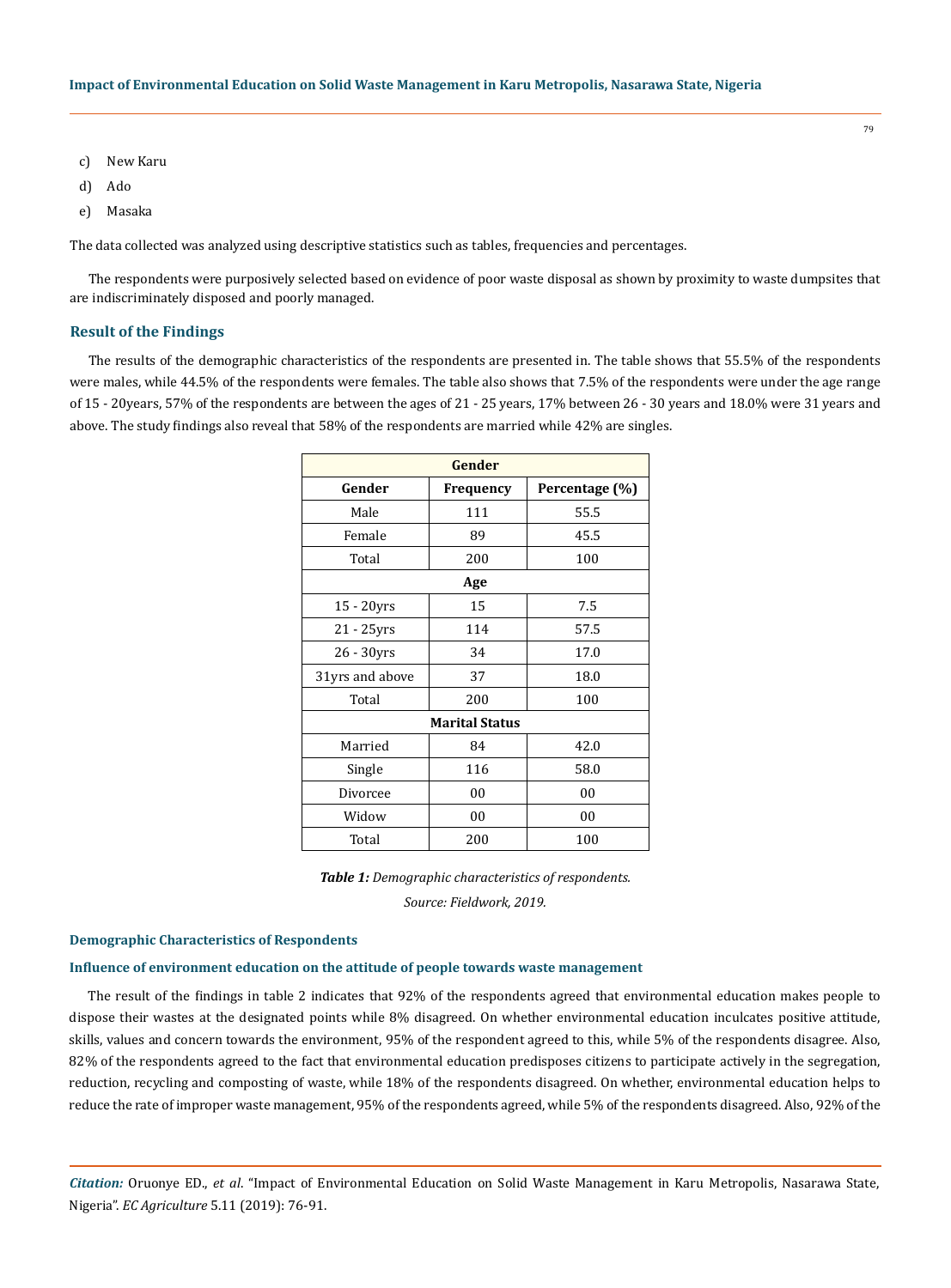respondents agreed that environmental education decreases the spread of diseases in the environment while 8% disagreed. The findings of study show that 81% of the respondents agreed that environmental education enhances policy implementation while 19% disagreed.

| S/N | <b>Items</b>                                                                                                                        | <b>Responses</b> |      |                |               |              |              |
|-----|-------------------------------------------------------------------------------------------------------------------------------------|------------------|------|----------------|---------------|--------------|--------------|
|     |                                                                                                                                     | <b>Yes</b>       | $\%$ | N <sub>o</sub> | $\frac{0}{0}$ | <b>Total</b> | <b>Total</b> |
|     | Environmental education makes people to dispose their wastes at makes the<br>designated points.                                     | 184              | 92   | 16             | 8             | 200          | 100          |
|     | Environmental education inculcates positive attitude, skills, values and<br>concern towards the environment.                        | 190              | 95   | 10             | 5             | 200          | 100          |
|     | Environmental education predisposes citizens to participate actively in the<br>segregation, reduce, reuse, recycling and composting | 164              | 82   | 36             | 18            | 200          | 100          |
| 4   | Environmental education helps to decrease the rate of improper waste management                                                     | 190              | 95   | 10             | 5             | 200          | 100          |
| 5   | Environment education decreases the spread of disease in the environment                                                            | 184              | 92   | 16             | 8             | 200          | 100          |
| 6   | Environmental education enhances policy implementation                                                                              | 162              | 81   | 38             | 19            | 200          | 100          |

*Table 2: Influence of environment education on the attitude of people towards waste management.*

*Source: Field Survey, 2019.*

# **Method of wastes collection, disposal and management**

The findings of the study as presented in table 3, indicates that 64% of the respondents agreed that the adopts simple emptying method as a technique of waste collection, disposal and management, while 36% disagreed on the use of this technique. Also, 50% of the respondents agreed to use of exchange method in waste collection while 50% disagreed on use of this method. The study also shows that 64% adopts curbside collection of waste, disposal and management method, while 36% of the respondents disagreed on the use of this method. The study also shows that 59% of the respondents agreed to use of special collection method while 41% disagreed to the use of the technique. The table also indicates that 62% of the respondents agreed to the use of landfill disposal process while, 38% disagreed. On the use of incineration method, 63% of the respondents agreed to use of this method, while 37% of the respondents disagreed. Also, 53% of the respondents agreed to the use of pyrolysis method of waste management while 47% disagreed. 64% of the respondents also agreed to the use of 3Rs technique of waste management, while 29% disagreed.

| S/N            | <b>Items</b>                            | <b>Responses</b> |      |                |               |              |              |
|----------------|-----------------------------------------|------------------|------|----------------|---------------|--------------|--------------|
|                | <b>Methods of Waste Collection</b>      | <b>Yes</b>       | $\%$ | N <sub>0</sub> | $\frac{0}{0}$ | <b>Total</b> | <b>Total</b> |
| 1              | Simple emptying                         | 128              | 64   | 72             | 36            | 200          | 100          |
| 2              | Exchange method                         | 100              | 5    | 100            | 50            | 200          | 100          |
| 3              | Curbside collection                     | 128              | 64   | 72             | 36            | 200          | 100          |
| $\overline{4}$ | Special collection                      | 118              | 59   | 82             | 41            | 200          | 100          |
| 5              | Land filling                            | 124              | 62   | 76             | 38            | 200          | 100          |
| 6              | Incineration                            | 126              | 63   | 74             | 37            | 200          | 100          |
| 7              | Pyrolysis                               | 106              | 53   | 94             | 47            | 200          | 100          |
| 8              | 3Rs technique (reduce, reuse & recycle) | 142              | 71   | 58             | 29            | 200          | 100          |

*Table 3: Methods of waste collection, disposal and management.*

*Source: Field Survey, 2019.*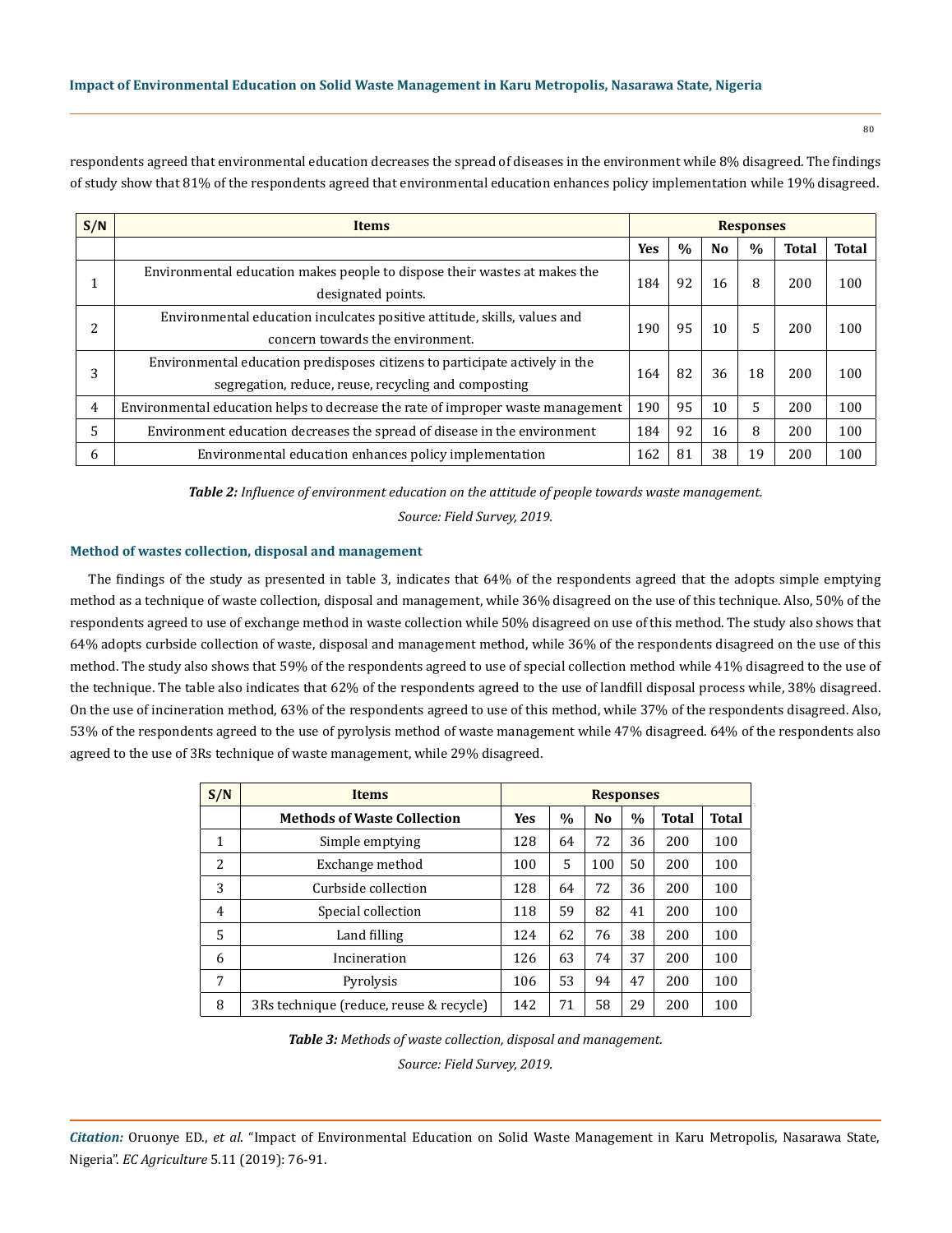#### 81

## **Attitude of residents towards wastes collection, disposal and management**

The results in table 4, indicates that 76% of respondents packages their waste in bag/container while 24% do not do so. In terms of disposing their wastes at designated points, 70% of the respondents agreed to doing this, while 30% do not. Also, 51% of the respondents agreed that they burn their wastes in an incinerator, while 49% claimed they do not burn their waste. The study findings revealed that 54% of the respondents admit that they throw their waste into rivers, culvert and uncompleted buildings, while 46% of the respondents disagree to this. The table also indicated that 65% of the households agreed that they participate in waste disposal while 35% did not participate in the process. The result also shows that 52% of the respondents agreed that the household's waste disposal is sponsored by some individuals/institution/organizations while 48% disagreed. 51% of the respondents agreed that household's sort their wastes while 49% of the respondents claimed otherwise. The findings reveal that 66% of the respondents agreed to contribute/start sorting their wastes while 34% are not willing to engage in sorting their wastes.

| S/N | <b>Items</b>                                                                                  | <b>Responses</b> |               |                |      |              |              |
|-----|-----------------------------------------------------------------------------------------------|------------------|---------------|----------------|------|--------------|--------------|
|     | <b>Attitude of Resident</b>                                                                   | Yes              | $\frac{0}{0}$ | N <sub>0</sub> | $\%$ | <b>Total</b> | <b>Total</b> |
| 1   | I package all my household wastes in bag/container                                            | 152              | 76            | 48             | 24   | 200          | 100          |
| 2   | I dispose my wastes at designated points.                                                     | 140              | 70            | 60             | 30   | 200          | 100          |
| 3   | I burn my waste in an incinerator                                                             | 102              | 51            | 98             | 49   | 200          | 100          |
| 4   | I throw my wastes into rivers, culverts, uncompleted buildings                                | 108              | 54            | 92             | 46   | 200          | 100          |
| 5   | My household participate in waste disposal                                                    | 130              | 65            | 70             | 35   | 200          | 100          |
| 6   | Someone is currently paying for your waste disposal system via contain-<br>ers public/private | 104              | 52            | 96             | 48   | 200          | 100          |
| 7   | My household sort garbage e.g. scrap metals, plastics, papers, organic etc.                   | 102              | 51            | 98             | 49   | 200          | 100          |
| 8   | I will continue to sort my garbage in future or I intend to start sorting                     | 132              | 66            | 68             | 34   | 200          | 100          |

*Table 4: Attitude of resident toward waste collection, disposal and management.*

*Source: Field Survey, 2019.*

#### **Problems of waste collection, disposal and management**

The findings of the study presented in table 5 reveals that 79% of the respondents agreed that poor funding by government pose problem to waste management in their locality, whereas 21% disagreed. The table also shows that 77% of the respondent agreed that high population constitutes a problem to waste management in their locality, while 23% disagreed. Furthermore, the results indicated that 81% of the respondents agreed that lack of trained managers is one of the problem of waste managements while 19% disagreed. 81% of the respondents also agreed that lack of effective monitoring by government agencies is a problem to waste management in the area while 19% disagreed. The table also revealed that 69% of the respondents agreed that embedded cultural practice is one of the problem to waste management in the area, while 31% disagreed. The study also revealed that 76% of the respondents agreed on the shortage of vehicles, containers and personnel as constituting a problem of management in the area while 24% disagreed.

#### **Discussion of Findings**

Items in table 2 above were structure to determine the influence of environmental education on the attitude of people towards wastes in the study area. Findings of the study revealed that there is high influence of environmental education on people's attitude. This is in agreement with the opinions expressed by Stevenson [6], Jia-nan [7], Stapp., *et al*. [8], Anijah obi [9], who all concurred on the immense potential impacts of environmental education on the inculcations of positive attitude on wastes management and other environmental related problems.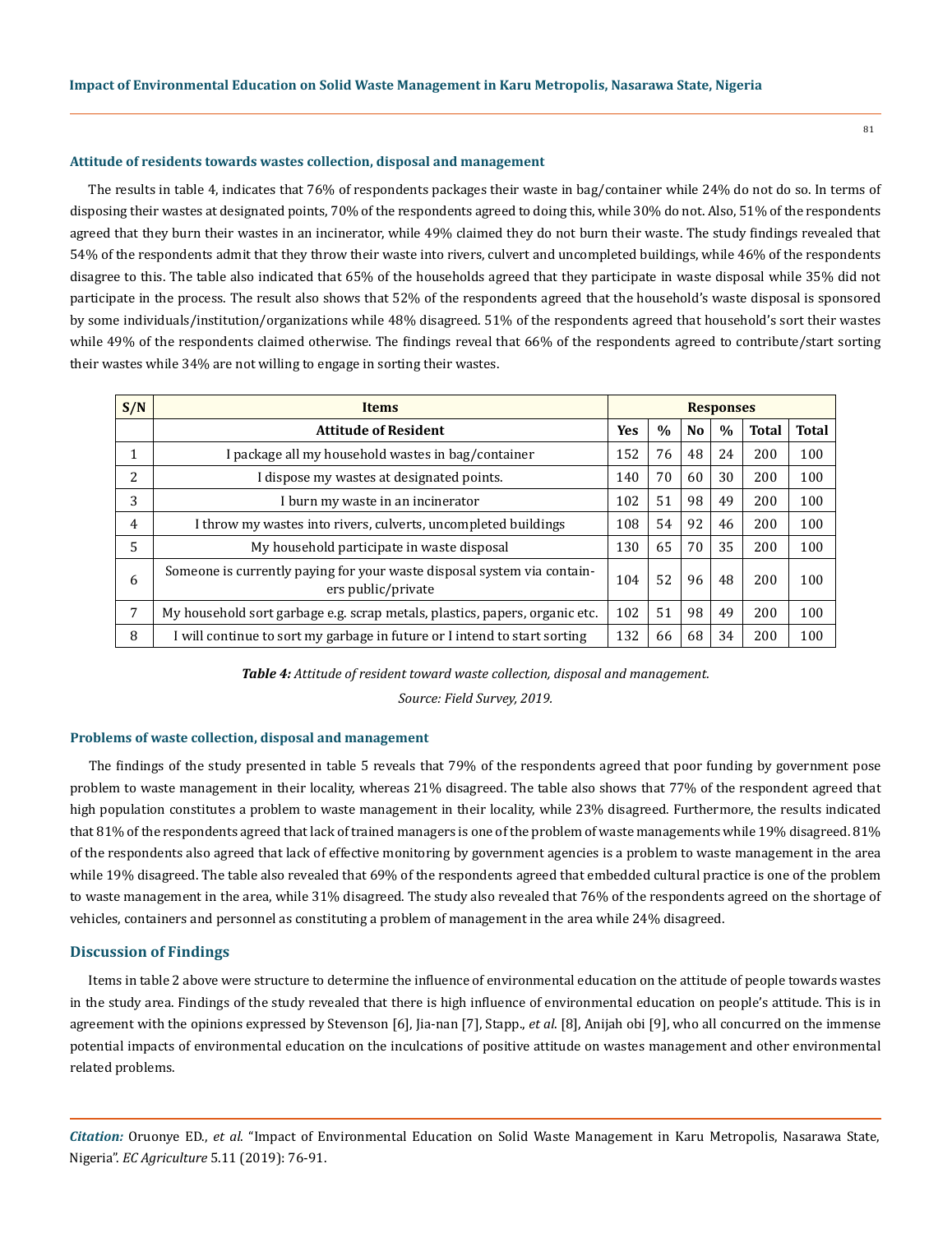| S/N            | <b>Items</b>                                    | <b>Responses</b> |      |                |               |              |       |
|----------------|-------------------------------------------------|------------------|------|----------------|---------------|--------------|-------|
|                | <b>Problem of Wastes Collection</b>             | <b>Yes</b>       | $\%$ | N <sub>0</sub> | $\frac{0}{0}$ | <b>Total</b> | Total |
|                | Poor funding by government                      | 158              | 79   | 42             | 21            | 200          | 100   |
| 2              | High population growth                          | 154              | 79   | 42             | 21            | 200          | 100   |
| 3              | Lack of trained managers                        | 162              | 81   | 38             | 19            | 200          | 10    |
| $\overline{4}$ | Lack of effective monitoring                    | 162              | 81   | 38             | 19            | 200          | 100   |
| 5              | Embedded cultural practices                     | 138              | 69   | 62             | 31            | 200          | 100   |
| 6              | Shortage of vehicles, containers, and personnel | 152              | 76   | 48             | 24            | 200          | 100   |

*Table 5: Problem of wastes collection, disposal and management.*

*Source: Field Survey, 2019.*

## **Current Situation in the Study area**

Items in table 3 were designed to identify methods of wastes collection, disposal and management. Findings of the study revealed there is high level awareness on waste management methods in which respondents identify simple empty collection method of waste collection which is in line with concept of Mbalisi [10], in which he mentioned the major methods of wastes collection i.e. simple empty method, exchange method, curbside collection and special items. In table 4, residents have high positive attitudes towards waste management and are willing to improve toward attaining healthy and sustainable environment, which is also in line with assertions of Mbalisi [10], in enumerating the immense potential influence of environmental education in molding/modification of people's attitudes with regards to their immediate environment. Items in table 5, revealed lack of monitoring, lack of trained managers, population increase, shortage of vehicles and poor funding as the major challenge to waste management which is in line with Aliyu (2004) report, who noted the rapid increase of population by both the satellite towns and shantytowns in the Karu municipal as it overstretched the carrying capacity of the allocation of funds, personnel and equipment for managing wastes in the area.

#### **Method of waste collection, disposal and management**

Waste collection plays an important role in waste management processes. It is also a wide and complex subject. It involves diverse elements such as collection systems, special equipment, personnel requirement and the layout of collection routes as well as loading and unloading activities. It starts at the moment where filled waste containers or garbage bags are loaded in waste trucks. Waste collection represents almost 50% of the total cost of waste disposal (Tchobanoglous., *et al*. 1993). Management arrangements include municipal services to franchised private companies and informal groups in developing countries.

There are several methods that can be employed for waste collection [9]. Among them are:

- 1. Simple Emptying Method: standardized containers are mechanically emptied into a collection vehicle and then returned at the source.
- 2. Exchange Method: containers are replaced by others. This technique is often use in handling high volume waste such as construction debris and waste in industrial areas.
- 3. Curbside Collection: It involves picking up garbage bags placed on the sidewalk or the specific locations. The collection is generally manually handled.
- 4. Special Collection or Non-Systematic Collection: it involves picking up bulky waste and other voluminous items. This service is generally provided upon request.

*Citation:* Oruonye ED., *et al*. "Impact of Environmental Education on Solid Waste Management in Karu Metropolis, Nasarawa State, Nigeria". *EC Agriculture* 5.11 (2019): 76-91.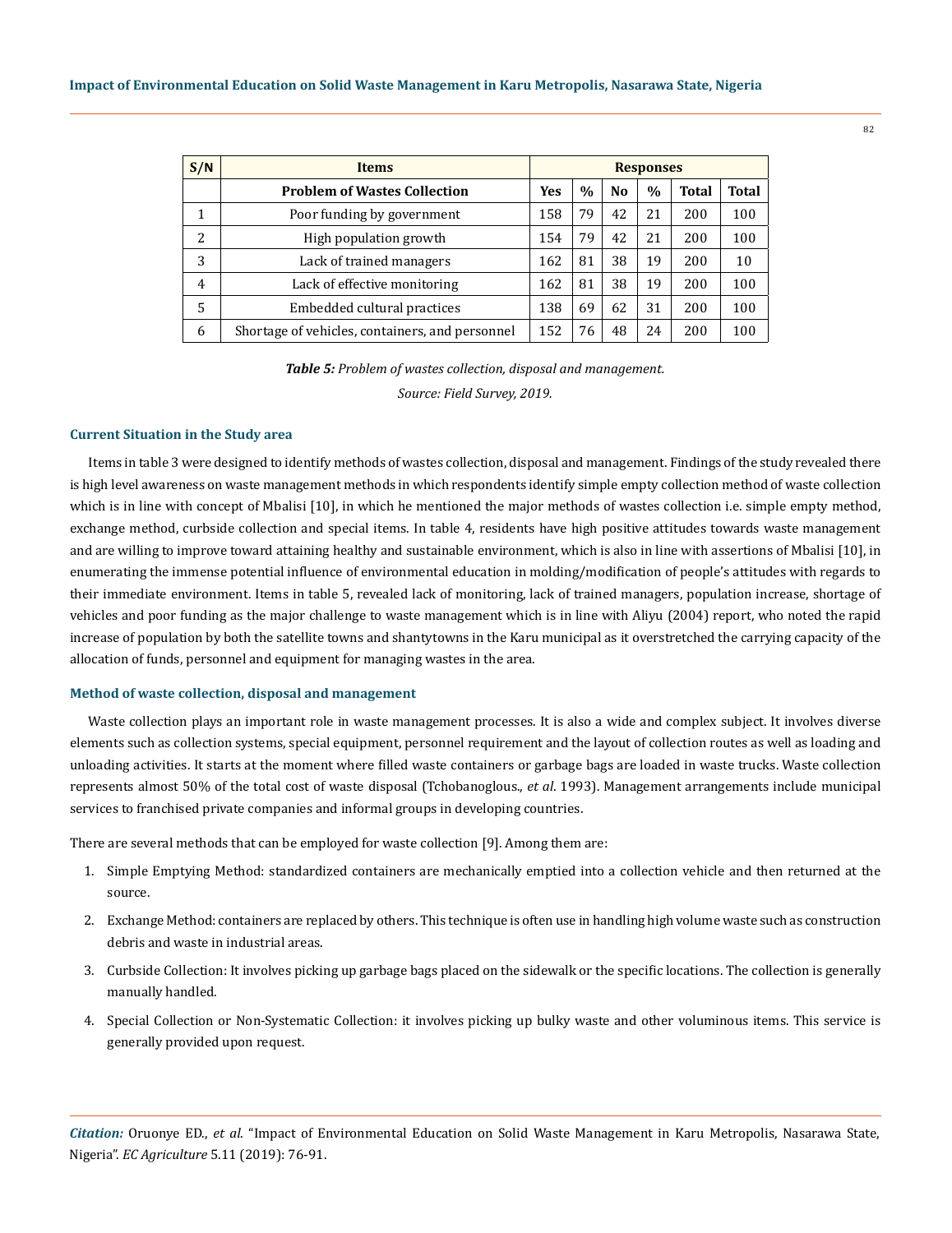In developing countries, the informal collection of recyclable goods from household and at other locations plays an important role in the overall waste management system. Informal collection involves individuals organized or not into structured groups who target valuable goods for reuse or retailing purposes [10].

Waste generation in Karu is quite high due to the economic status and population density in the area. Households generate high quantities of plastic waste from food containers and beverage packaging. Increase in waste generation period is during the raining season due to increase in agriculture waste production [11]. In Karu, wastes composition is heterogeneous and mixed; non-degradable materials and degradable materials. The waste is not segregated at source and comprise of hazardous and non-hazardous waste. The hazardous components usually consist of household cleaning agent and left over chemicals from renovations. In Karu, wastes bulk usually consists of plastic, paper, glass, metal and other recyclable components. The degradable portions of the waste consist of food waste and yard waste.

The Nasarawa State Environmental Protection Agency [12] has provided containers for quarter residents which vary in types and sizes and some purchase the waste bags for storage while in the nucleated areas, there is no provision for bags or waste bins. There are three private companies contracted for waste collection with various weekly collection at different areas in Karu. Collection in quarter ward is periodically consistent while in others, it is not. Influencing factors such as insufficient collection vehicles, insufficient number of staff, unplanned neighborhood and high cost-field survey and interview with residents.

The study findings revealed the presence of estate where the residents dug pits for their wastes collection and burning thereafter. The residents did not separate their wastes since Nigerian system of waste management does not enforce it for easy waste recycling and treatment. House to house waste collection is carried out with home owners being responsible for placing their waste bins in front of their house, while in some parts, curbsides waste collection was most common.

The study findings show that Karu market wastes are dumped in the middle of the market and this place has turned to dumpsite because the quantities of waste dumped inside the market is more than the waste dumped at Mararaba and Masaka dumpsites. This revealed that environmental, social and health impact assessment was not carried out before construction of the market and monitoring program to checkmate the level of compliance to waste management policies in the market. Furthermore, abattoir wastes are collected and managed in the market. Wastes from animals are easy and cheap to recycle because of its organic wastes. The animal feaces are collected, dried and transported to farm lands as organic manure, while the bones, horns and hooves are processed and used as food nutrients for poultry and fish food production.

In general, the most appropriate waste collection method is the one which best serves the need of a community and take into account, factors of efficiency, health and environmental requirements, physical demand and zoning parameters. The methods previously mentioned carry both advantages and disadvantages. Weingarten indicates for instance, that the simple emptying method which requires special vehicles, standardized wastes containers and road access can be viewed as a drawback in developing communities, whereas curbside and informal collection, which have been both proven to alleviate poverty, despite their high physical demand on personnel (2003) are more suitable to developing countries.

## **Alternative Methods of Waste Management**

The apparent end of the waste management system is disposal which can be carried out through any of the following methods; landfill, composting, thermal treatment and recycling. The common practice of waste disposal in most countries is land filling which entails waste burial. Land filling method of waste disposal is in two forms sanitary land filling and composting, which are permanent means of disposals as other means just basically reduce the volume of waste. Biodegradable wastes which constitute the largest group of waste are must suitable for landfills [13]. In the sanitary landfill, waste is compacted in layers of about 3 meters with the aid of earth moving equipment and covered with thin layers of soil which is also compacted before another layer of waste is brought. Another method of waste

*Citation:* Oruonye ED., *et al*. "Impact of Environmental Education on Solid Waste Management in Karu Metropolis, Nasarawa State, Nigeria". *EC Agriculture* 5.11 (2019): 76-91.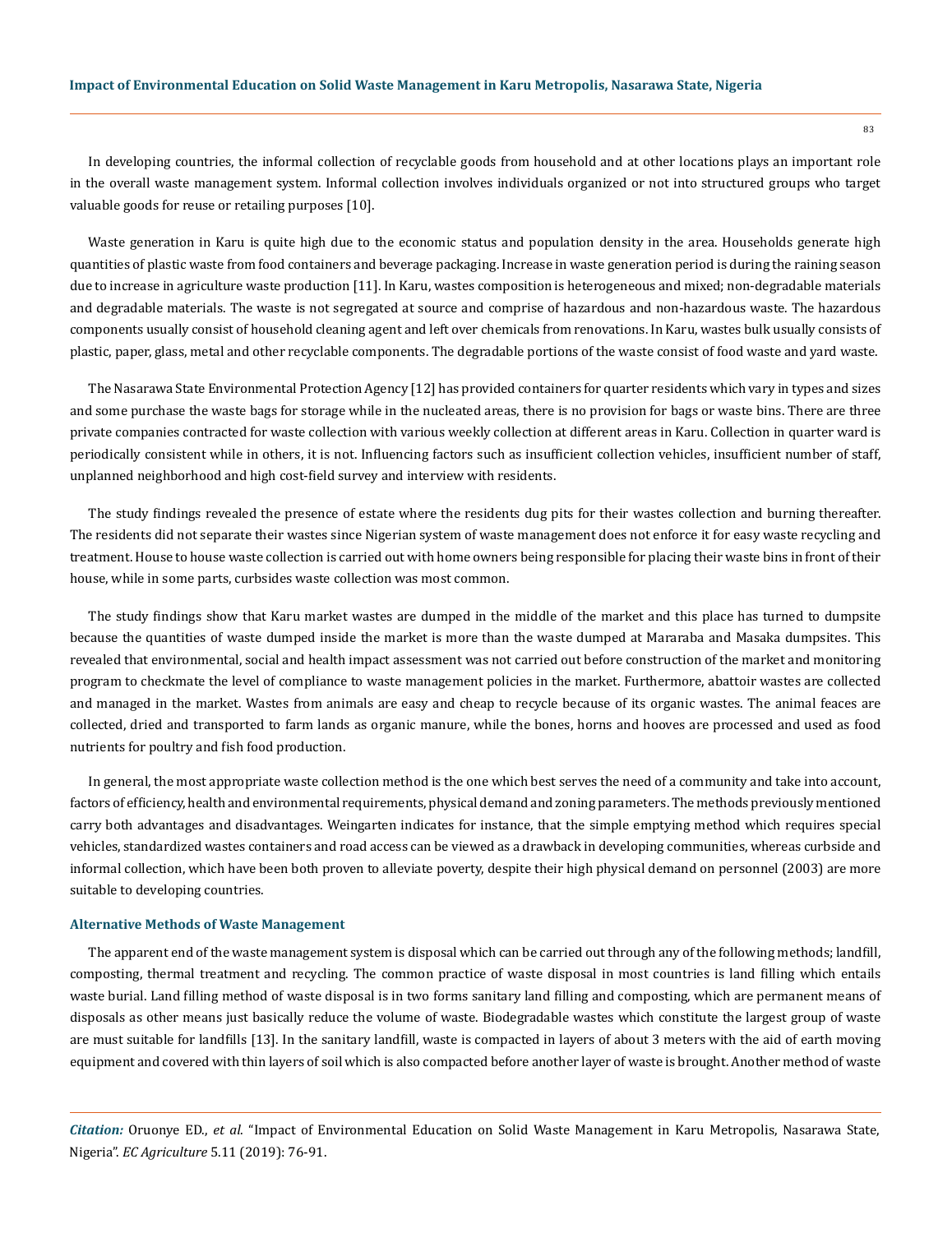disposal is thermal treatment which involves the application of heat. The two most common forms of this method are incineration and pyrolysis. In incineration, which can be on a small scale, the application of combustion is employed as waste items are burnt converting them into heat, gas steam and ash. In pyrolysis which is also known as destructive distillation, solid waste is decomposed by chemical means through the application of heat in an atmosphere with reduced oxygen content to produce a gas stream basically of hydrogen, methane, carbon monoxide, carbon dioxide and various other gases and inert ash, determined by the organic characteristics of the waste constituents. The use of this method is, however, controversial due to issues such as emission of gaseous pollutants [14]. Recycling is an age-old process which involves the recovery of reusable items from the waste and consist of different form with increasing number through continued development. In recycling, raw materials may be extracted or calorific content may be converted to electricity. Some of the recycling methods available today are shredding, magnetic separation of metals, air classification that separates light and heavy fractions and screening.

Majority of the waste composition consist of materials that can be recycled, but the Abuja Environmental Protection Bureau (AEPA) doesn't recycle waste. Recycling is usually carried out by the informal sector and scavengers. Paper, aluminum cans and glass are sorted out as some recycle waste collectors go from house to purchase recyclable from home owners especially E-waste. In terms of disposal there is presently no sanitary landfill in Karu. The Area council has three waste dumpsites which include Mararaba, Ado and Masaka. The dumpsites are characterized by indiscriminate dumping on ground surface without completion efforts. Wastes in the dumpsites are continuously set on fire in order to reduce the volume of the waste. There is no landfill regulation or standard that provide a basis for compliance and monitoring.

The solid waste management techniques are reduction, reuse and recycling. This is referred to as the 3R's of waste management. It is represented by the waste management hierarchy designed by Waste Aware Business (2009). The most favored option being waste reduction (waste prevention and minimization). The least favored option is sending wastes to landfills. Solid wastes segregation techniques which enables individuals to segregate waste at the source of generation is also an important technique that should be developed in individuals in other to attain effective management of wastes in Nigeria. Solid waste disposal methods which are mostly preferred and considered as environmentally friendly in waste management business are incineration, composting, dumping in approved dumpsites and land filling. However, littering, open burning and open dumping of solid wastes which are practiced by many individuals are not environmentally friendly because the laid in the spreading of diseases and the pollution of the environment.

The three R's are commonly used terms in waste management; they stand for 'reduce, reuse and recycle' As waste generation rates have risen, processing costs increased and available landfill space decreased, the three R's have become a central tenet in sustainable waste management efforts [15]. The concept of waste reduction, or waste minimization involves redesigning products or changing societal patterns of consumption, use and waste generation to prevent the creation of waste and minimize the toxicity of waste that produced [16]. Common examples of waste reduction include using a reusable coffee mug instead of a disposable one, reducing product packaging and buying durable products which can be repaired rather than replaced. Reduction can also be achieved in many cases through reducing consumption of products, goods and services. The most effective way to reduce waste is by not creating it in the first place and so reduction is placed at top of waste hierarchies [17]. (USEPA, 2010). In many instances, reduction can be achieved through the reuse of products. Efforts to take action to reduce waste before waste is actually produced can be termed pre-cycling [13].

It is sometimes possible to use a product more than once in its same form for the same purpose; this is known as reuse (USEPA). Example include using single-sided paper for notes, reusing disposable shopping bags, or using boxes as storage containers [13]. Reusing products displaces the need to by other products thus preventing the generation of waste. Minimizing waste through reduction and reuse offers several advantages including: saving the use of natural resources to form new products and the wastes produced in the manufacturing processes; reducing waste generated from product disposal; and reducing costs associated with waste disposal [17].

*Citation:* Oruonye ED., *et al*. "Impact of Environmental Education on Solid Waste Management in Karu Metropolis, Nasarawa State, Nigeria". *EC Agriculture* 5.11 (2019): 76-91.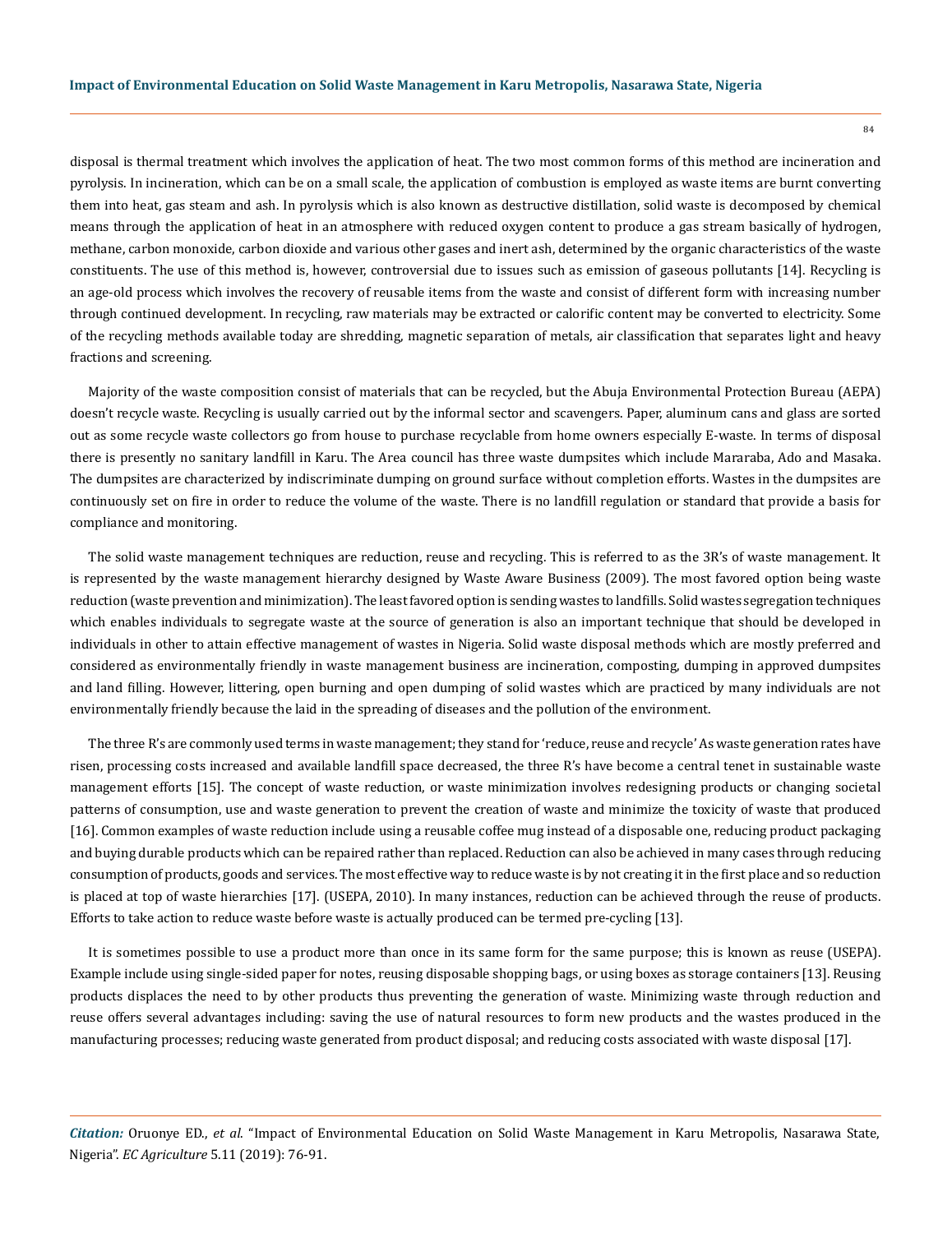Not all waste products can be displaced and even reusable products will eventually need to be replaced. It is inevitable that waste will be created as a by-product of daily human living [18], but in many cases it is possible for this waste to be diverted and recycled into valuable new materials. Glass, plastic and paper products are commonly collected and reformed into new materials and products. Recycling products offer many of the benefits of waste reduction efforts (displacing new material usage, reducing waste generated and the costs associated with disposal) but recycling requires energy and the input of some new materials, thus placing it lower on the waste hierarchy than reduction and reuse [13,17].

Many waste management frameworks seek to incorporate the three R's in some capacity. In the UK, North America, throughout Europe and in parts of Asia, waste hierarchies are being incorporated which promote the adoption and use of ''reduce, reuse and recycle'' initiatives [19]. Waste management hierarchies places the highest priority on waste prevention, reuse and then waste. Recovery, disposing materials in a landfill is the least desirable of the options [20].

In some instance, additional R's can be added to the basic three. Some organization have chosen to add a fourth R. [13]. The fourth 'R' can represent different words including re-buy [13] (UC Davis, 2008) rethink and recover (FNQLSDI, 2008). The concept of re-buy refers to consumers purchasing decision s. consumers have the ability to take steps to improve waste management by helping to close the loop in waste management system by purchasing products which have been recycled or used [13], rethink is added to the three 'R's by some because changing our behavior and our actions can lead to improvements I waste management. Changing consumption pattern and considering the impact of our action can lead to decrease of production of waste and even a reduction in waste management and waste minimization efforts (Concordia University, N.D.).

Recover can refer to methods which use and process waste so that it is used rather than disposed of (which would include reuse and recycling); however, it can also include recovering energy form of waste before it is disposed. Waste can be processed into a fuel and to produce a usable form of energy (FNQLSDI, 2008). Examples include incinerating waste to generate electricity, breaking waste down with (high temperature) plasmolysis to produce usable sources of fuel, or breaking down organic matter with anaerobic digestion to produce biogas.

These additional concepts do not need to be limited to 4 R's. El-Haggar [15], proposes that to achieve sustainable waste management, a 7R method should be adopted: Reduce, Reuse, Recycle, Recover, Rethinking, Renovation and Regulation. Renovation refers to taking action to develop innovative ways to process waste, while regulation is added in recognition that it is a driving force behind ensuring the implementation of responsible waste management practices [15].

Waste management methods cannot be uniform across regions and sectors because individual waste management methods cannot deal with all potential waste materials in a sustainable manner [21]. Conditions vary; therefore procedure must also vary accordingly to ensure that these conditions can be successfully met. Waste management systems must remain flexible in light of changing economic, environmental and social conditions [22]. In most cases, waste management is carried out by a number of processes, many of which are closely interrelated; therefore, it is logical to design holistic waste management systems, rather than alternative and competing options [21]. A variety of approaches have been developed to tackle waste issues. A well designed framework can help managers address waste management issues in a cost-effective and timely manner. It can spur the improvements of existing plans or aid in the design of new ones [16].

#### **Importance of environmental education to wastes collection, disposal and management**

Environmental education and awareness creation on solid waste management is a key to solving the problems associated with waste management and it enhances better practices of managing wastes. Some of the importance that accrues from education and awareness creation on solid wastes management by Mbalisi [10] are:

*Citation:* Oruonye ED., *et al*. "Impact of Environmental Education on Solid Waste Management in Karu Metropolis, Nasarawa State, Nigeria". *EC Agriculture* 5.11 (2019): 76-91.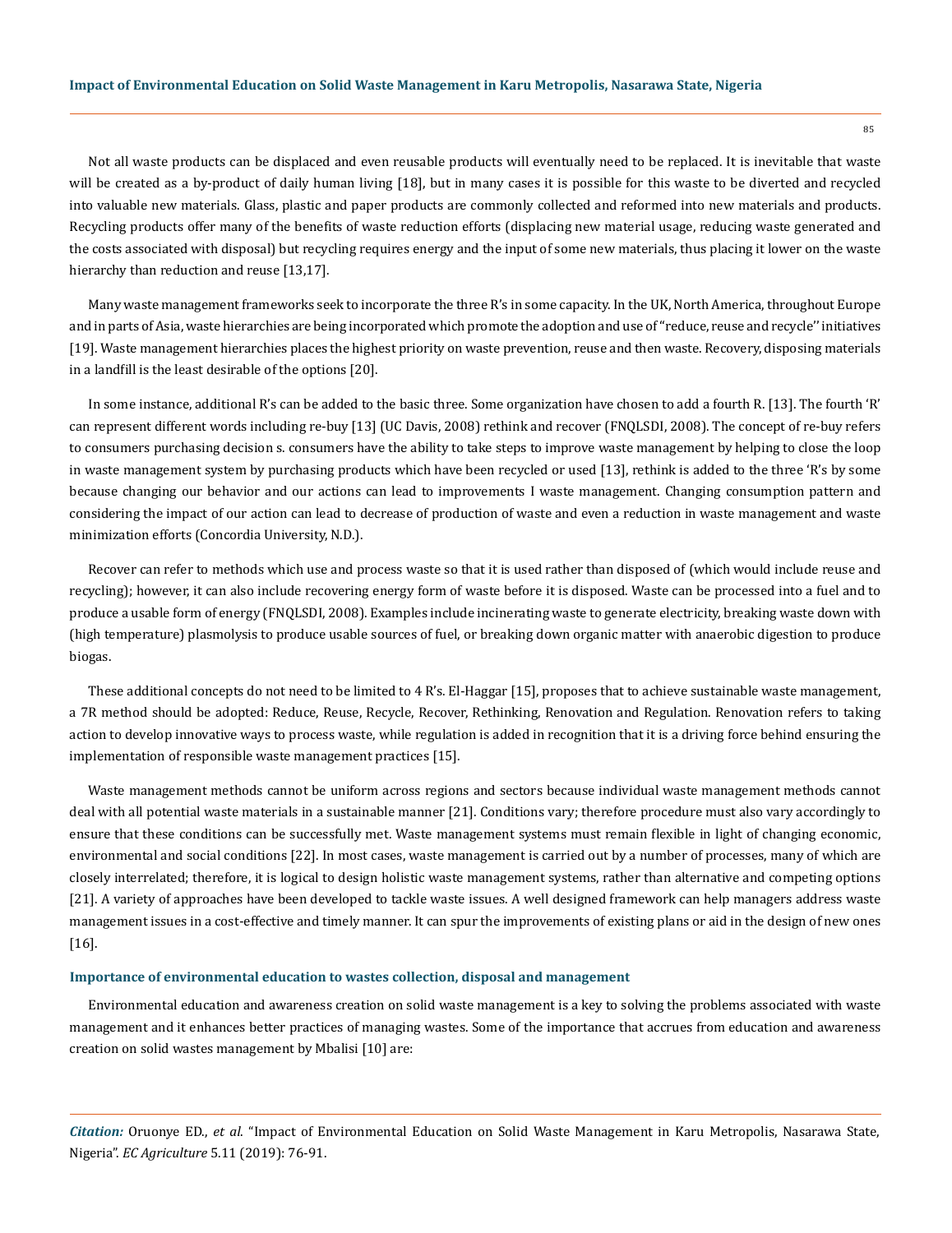- 1. Development of knowledge about solid wastes and its associated problems when managed improperly.
- 2. Inculcation of positive attitudes, skills, values and concerns towards the environment in all the citizens and authorities responsible for managing wastes.
- 3. It predisposes the citizens and the Agencies to participate actively in segregation, reduction, reuse, composting and recycling of solid wastes, development of appropriate skills needed for segregation of solid wastes at source as this is key to proper waste management.
- 4. It decreases the rate of improper management of wastes and consequently the spread of diseases in the environment.
- 5. It enhances the protection and conservation of public health, the environment and natural resources.
- 6. It enhances policy implementation by decision makers on waste management.
- 7. Consistency in education and awareness creation on solid waste management are factors that can only improve better management of solid wastes in Nigeria, Use of city waste collection services by the public and private sectors, funding for waste management from local elected officials, Adoption and enforcement of local waste management polices by local elected officials, support for local-level activities from national governments and public participation in organic diversion and recycling programs. Each of these outcomes can contribute to a city's efforts to reduce the impacts of waste management on health, the economy, the environment and society.

## **The problems of waste collection, disposal and management**

There are many barriers to city's waste management activities and the benefits of proper solid waste management. These barriers, which vary by stakeholder type, include.

## **Lack of adequate funding and excessive population**

Waste management is by nature both capital and economic intensive. This requires huge capital outlay. Many state governments spend a good percentage of their funds on waste management. It is that the fund available or at least earmarked for waste management is grossly inadequate, to fund the public agencies and other private sector participants (PSP). Ahiamadu [23], posits that Nasarawa since its establishment as a state has experienced a huge population growth. Population explosion in Nasarawa owes primarily to labour migration, which resulted from the movement or relocation of headquarters of private and public organizations to the city. According to official estimates of the African Journal of Urban and Regional Geography (2014), Nasarawa has been growing at 20 - 30% per year.

Urban Development problems in Nasarawa could therefore be viewed from both socio economic and environmental perspective. As noted earlier, the location and relocation of government and private companies' headquarter have forced majority of workers to become resident in Nasarawa. The increasing socio-economic opportunities made available by the fact that the city is still under construction, facilitate ever increasing number or influx of young, unemployed men and women into Nasarawa State. This development has spurred high economic cost of most services and over stretching of the already existing social amenities available in the city. Cost of renting or leasing houses, shops, offices and space are higher in Karu than anywhere else in Nasarawa increasing population in Karu has resulted in the proliferation of slums and shantytowns, most especially in adjourning villages. Therefore, squatter settlements and shanty-towns spread rapidly in and outside the city limits. The proliferation of these shantytowns results in the unwieldy expansion of the city, which poses, drainage and sewage systems among other infrastructure, proves very difficult. Furthermore, shantytowns cause increases in the incidence or urban poverty, diseases and epidemics, environmental pollution, urban conflicts and crime.

 Although the Karu Area Council and other councils in Nasarawa including the Nasarawa State Environmental Protection Agency (NASEPA) have devoted considerable attentions to waste disposal and the attainment of healthier environment in Nasarawa State, a lot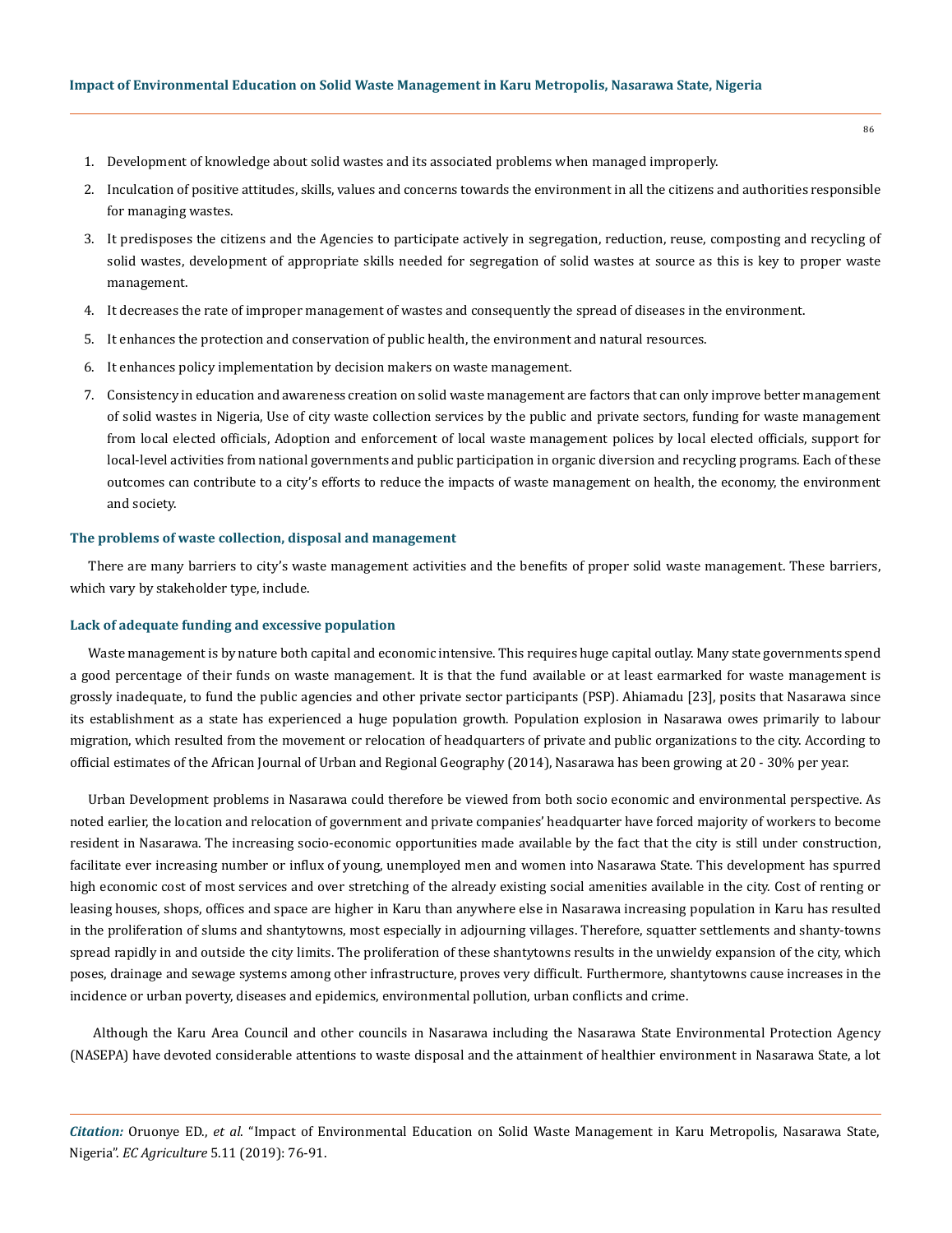still needs to be done. Daily wastes disposal vehicles are deployed to the different districts to collect and dump wastes or refuse in the three landfills available in the city. As Aliyu, (2014) noted, currently in Nasarawa State, a lot of heterogenous waste is generated and the volume and type have been on the increase both in the residential and business areas. NEST (1999) estimated that of the 4.5 million tonnes of wastes generated in Nigeria in 1999, a little below 1.5 million tonne was generated by each of Lagos, Abuja, Kaduna and Kano. In another study, NEST estimated that about 40 million tons of waste would be generated in Nigerian between 2005 and 2010. What this translates to mean in the case Nasarawa and other major urban centers in Nigeria is that waste generation in Nasarawa State a year to the expected estimated date, would be in the region of 3 or 4 million tons. Given 3.5 percent estimated annual population growth rate, the tendency is that the estimate for the major cities and Nigeria at large may exceed projection.

# **Lack of trained/professional waste managers**

There are just a few sanitation and environmental Engineers in Nigeria. In fact most private sectors operators in waste management are mainly party stalwarts; know little or nothing about waste management

#### **Lack of effective monitoring and control**

The waste regime in the UK provides a quintessence of a system that makes for effective monitoring of domestic waste prior to disposal and the steps to be taken on disposal. The regime distinguishes between controlled and special waste. Under section 30 of the EPA, 1990, waste authorities in charge of waste administration have three basic functions: regulation, collection and disposal.

 Waste disposal authorities are to award waste disposal contracts through competitive tendering and are to make contracts with waste disposal contractors who may be private sector companies or companies set up by the local authority which must be at arm's length from the waste authority. The waste regulation authority is responsible for issuing a waste management license. Under the regime, controlled waste may not be deposited, treated, kept or disposed of without a license. The licensing method issued as a means of controlling waste. Section 33(1)(a) of the EPA provides that it is an offence to ''treat, keep or dispose of controlled waste in a manner likely to cause pollution of the environment or harm to human health'' The offence is notable for its breath''. Pollution of the environment'' is defined in section 29 to mean the release or escape of the waste into any medium so as to cause harm to man or any other living organisms supported by the environment. ''Harm'' is further defined to mean "harm to the health of living organisms or other interference with the ecological systems of which they form part and in the case of man includes offence to any of his sense or harm to his property'' thus the offensive smell of a waste tip would be covered; as presumably would its unattractive appearance. The offence can be committed whether or not the offender has a license. So, the offence focuses on environmental protection, not with enforcing the licensing regime. The penalties are quite prohibitive. Again the duty of care principle under the EPA, designed to satisfy the European ideology on the environment that the polluter pays is an important form of liability on producers of domestic waste. The producer is responsible for the proper disposal of the waste. This means that the producer must ensure it is transferred to a responsible carrier. The producer cannot escape liability simply by passing the waste onto anyone else who could include the fly-tipper. This unbroken chain of waste transmission ensures that indiscriminate dumping and disposal is eliminated. The waste management regime in Nigeria is far from what is described above, so that the house-holder-producer of domestic waste is not deterred. Most items of domestic waste are controlled waste i.e. they can easily be managed, treated and disposed off. Three defenses are provided for the commission of this offence: due diligence, emergency and acting on employer's instructions; see Malcolm (2003). And we may add, the deposit of waste by householders in the neighborhood on unoccupied/undeveloped land of another, for it constitutes harm to property. Six months and/or a fine up to  $\epsilon$  20000 in the Magistrates' courts, two years and unlimited fine in the crown court. Malcolm (2003), op.cit p.204 - 205 by any form of sanctions, because mostly, waste management agencies or contractors hardly exist in many places in Nigeria nor is monitoring and monitoring authorities effective.

*Citation:* Oruonye ED., *et al*. "Impact of Environmental Education on Solid Waste Management in Karu Metropolis, Nasarawa State, Nigeria". *EC Agriculture* 5.11 (2019): 76-91.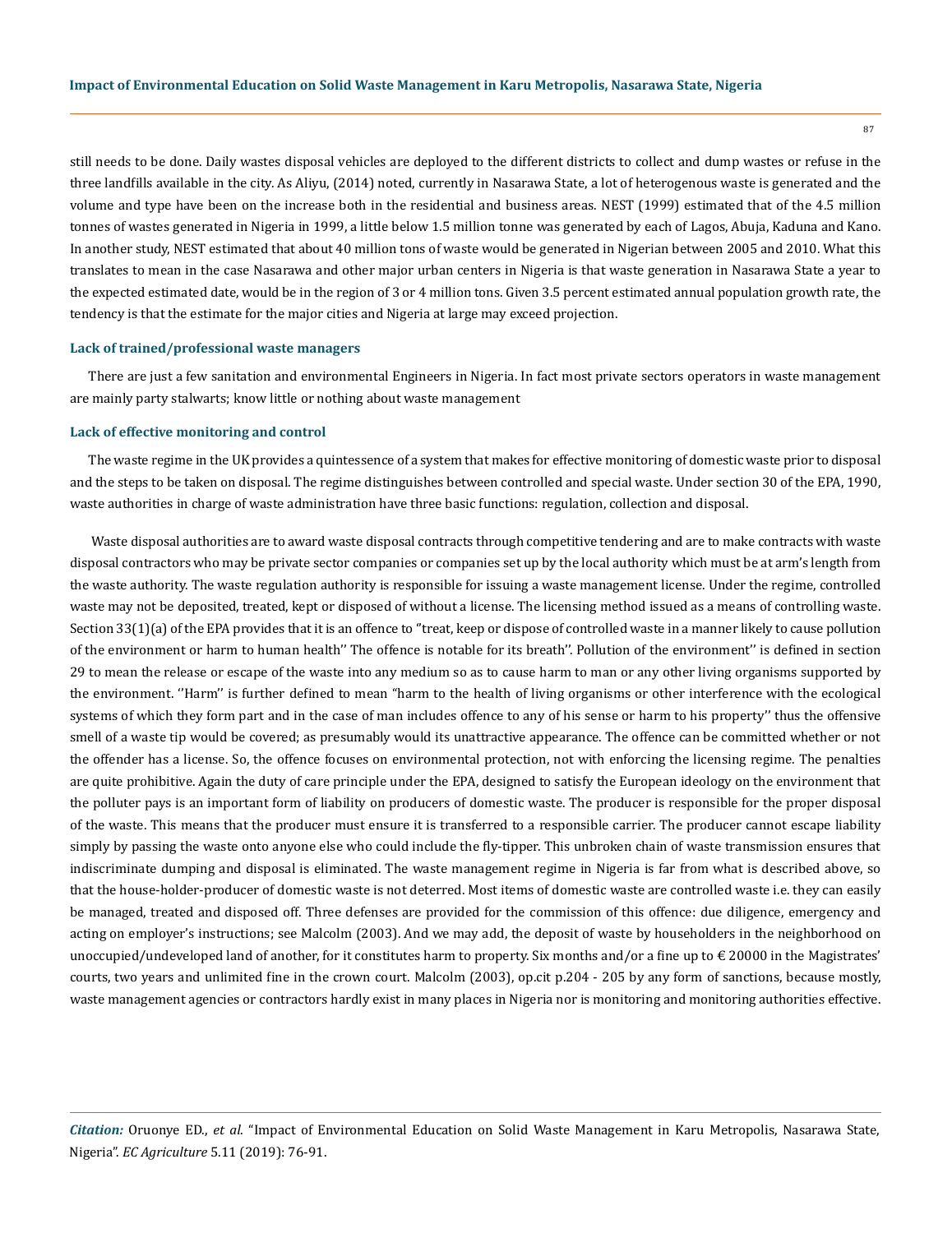## **Peculiarity of the Nigerian's attitude**

The government-does-everything philosophy of many Nigerians contributes to the domestic waste management problems in Nigeria. A careless attitude permeates the thinking especially, those living in cities and towns. Self-help methods of domestic waste disposal are available and could be explored by individuals and institutions. Domestic incineration, landfill system is practicable, but most Nigerian's would take to the easy way of depositing waste along the highway and corners of street for ''government'' to pick up. Some have founded this attitude on illiteracy but this would be a fallacy. Traditionally, as is still illiterate, residents are very conscious of the importance of having a clean environment and this is evidenced by the sanitation arrangements in force in these societies.

## **Lack of modern technology/lethargy in implementing efficient waste**

Management Methods: Different efficient ways of domestic waste management have been in use in many developed countries.

## **Embedded cultural practices, behavioral norms and beliefs**

The belief that waste has no value, which is a challenge for effective source separation and recycling programs and lack of familiarity with the economic opportunities associated with waste management [24-52].

# **Conclusion**

This study has investigated the impact of environmental education on solid waste collection, disposal and management in Karu Metropolis, Nasarawa State, Nigeria. Data were collected from the respondents using structured questionnaire and analyzed using simple frequencies and percentages. Finding from the study show high level of the influence of environmental education on the attitudes if people towards waste collection, disposal and management. The study revealed low level of compliance on waste management policies especially in public established institutions like the market. Some of the challenges to efficient waste collection, disposal and management in the area include lack of sensitization programs on waste management and other environmental related problems, lack of documented data on waste management activities, inadequate funding by government, lack of effective monitoring and overpopulation in the area.

Environmental education is the only tool for combating negative attitude of people towards wastes management as it's a collective responsibility, since it adhere to inculcate environmental consciousness, values, skills and ethics government should recommend it at various level of education in other to have a holistic orientations for our future leaders, politicians, planners, economist, scientists, technologists, industrialists, agriculturalists and decision makers in our country, with this adequate funding, effective monitoring and compliance of environmental policies can be achieved.

# **Recommendations**

Based on the finding of the study, the following recommendations were made:

- 1. Effective implementation of integrated solid waste management system to ensure that management of solid waste is always controlled and environmentally safe, flexible and economically viable under conditions.
- 2. Government should make environmental laws known to every citizens and enforce any law violations and published to the media in order to serve as deterrent to others.
- 3. Public places such as markets, schools, fuel station, hospitals and other institutions should be compelled to comply in the implementation of environmental, health and social impact assessments. Development and moderation of collections points to eliminate illegal dumping of solid wastes
- 4. Public enlightenment on waste management practices through distribution of leaflets, posters and mass media support. All the parties (i.e. government, households, service holders, students, day labour, businessperson, etc.) spontaneous participation and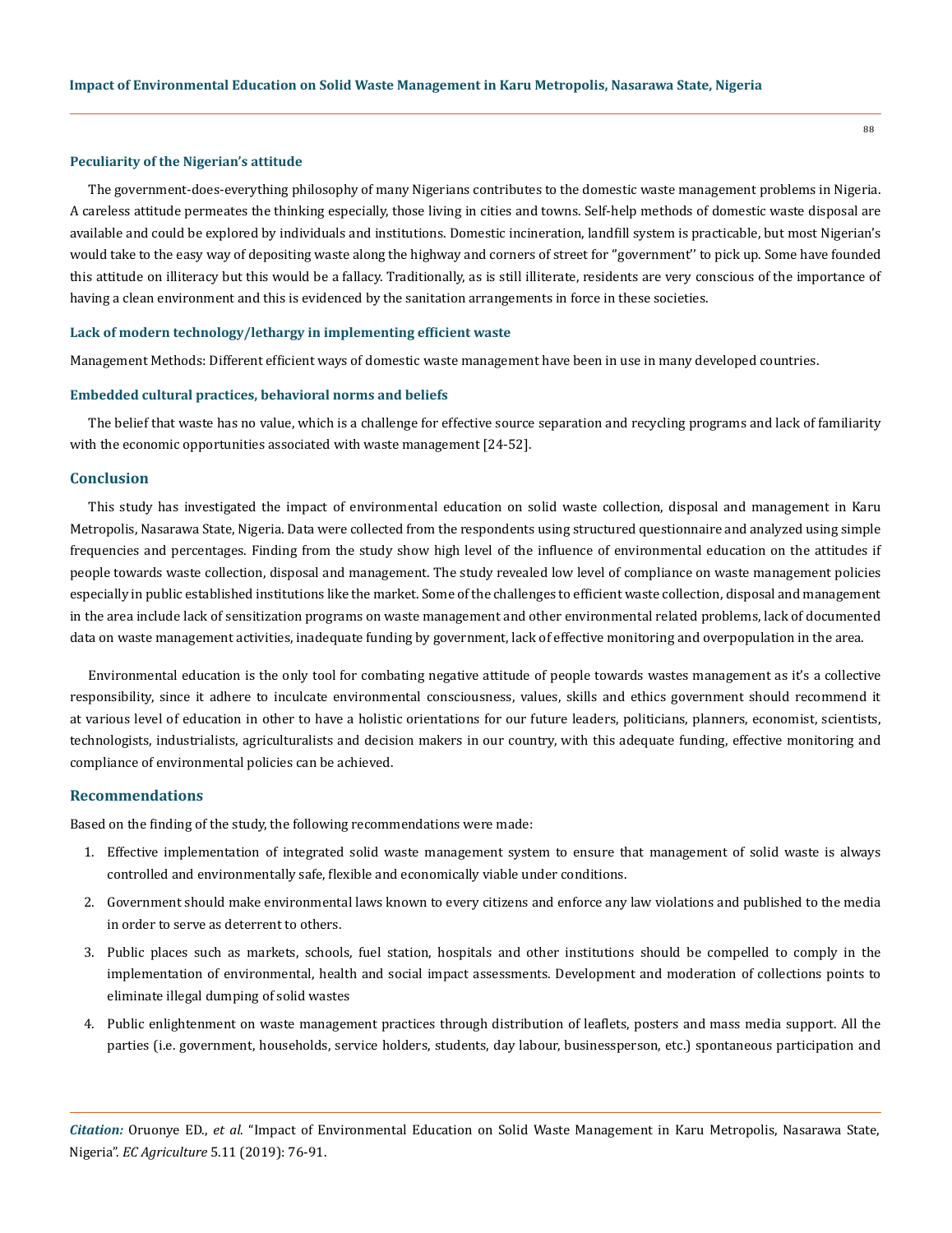involvement should be ensured to manage and dispose solid wastes properly in order to maintain clean and health environment. Seminars and workshops should be organized for wastes management personnel, waste generators in order to meet the global standard of waste management.

- 5. Provision of alternative systems for the processing, re-use and recycling of solid wastes in order to promote resource conservation, enhance carbon foot print initiative and to minimize the disposal of solid waste fill. Treatment of hazardous and medical wastes should be put into practice. Fund should be made available by government to various agencies responsible for implementation of this policy.
- 6. Introduction of environmental education at various levels of education in order to inculcates positive attitude from the roots and environmental awareness among residents, business and institutions.

# **Bibliography**

- 1. Nasarawa Citiserve. "Estimates of Waste Generation Volumes and Income Potentials in Nasarawa State". DFID: 00 0512A SLGP Consultants' Report Number 805 (Original Number 174) (2004).
- 2. Encarta Dictionary Premium DVD Application. Federal Ministry of Environment Report, L.I, (2004). Integrated Waste, Household waste management. Sustainable Development 3.3 (2009): 91-102.
- 3. AVWA, Initial. Practice Management (2005).
- 4. Obeka V. "Waste management, problems and prospects" Conrad Publication Plc Karachi (2001).
- 5. Muhammad Isma'il., *et al*[. "Urban Growth and Housing Problems in Karu Local Government Area of Nasarawa State, Nigeria".](https://pdfs.semanticscholar.org/3f9c/05a1d17ffa9e25068296e35bf27bb2e61581.pdf?_ga=2.162365948.1924623023.1571919557-454325851.1571286590) *Global [Journal of Research and Review](https://pdfs.semanticscholar.org/3f9c/05a1d17ffa9e25068296e35bf27bb2e61581.pdf?_ga=2.162365948.1924623023.1571919557-454325851.1571286590)* 2.1 (2015): 45-57.
- 6. Stevenson J. "Environmental education in the 21st century". Goudgis-printing press London (2007).
- 7. Jia-nan C. "Contributions of Environmental NGOs to Environmental Developments in the Middle East". Shiangxi lee printers. Shanghai Province (2012).
- 8. Stapp., *et al*. "Strategies of environmental management in the sub-Saharan African Countries". Ged publisher, New York. (1997).
- 9. Anijah-Obi FN. "Fundamentals of Environmental Education and Management". Calabar: Clear Lines (2001).
- 10. Mbalisi FO. "Methods and materials for environmental adult education". Unpublished manuscript. University of Port Harcourt (2009).
- 11. Bamisaiye J. "Effects of mobile Elements in F.C.T Environment". Blacks law dictionary 2<sup>nd</sup> edition (2013).
- 12. Nasarawa State Environmental Protection Agency (NASEPA) Nasarawa State.
- 13. UC Davis. The 4R's of waste reduction UC Davis. (n.d). College and University Waste reduction and Recycling Manual (2008).
- 14. Huang JYC. "Solid Waste Disposal". Microsoft Encarta 2009 (DVD) (2009).
- 15. El-Haggar SM. "Sustainable industrial design and waste management: Cradle-to-cradle for sustainable development" (2007): 424.
- 16. [U.S Environmental Protection Agency. Decision-makers guide to solid waste management, volume II. Washington, DC \(1995\).](http://www.epa.gov/osw/nonhaz/municipal/dmg2/)
- 17. [U.S Environmental Protection Agency. Reduce, Recycle. Wastes Resource Conservation \(2010\).](https://www.epa.gov/sites/production/files/2013-12/documents/annual-report-2010.pdf)

*Citation:* Oruonye ED., *et al*. "Impact of Environmental Education on Solid Waste Management in Karu Metropolis, Nasarawa State, Nigeria". *EC Agriculture* 5.11 (2019): 76-91.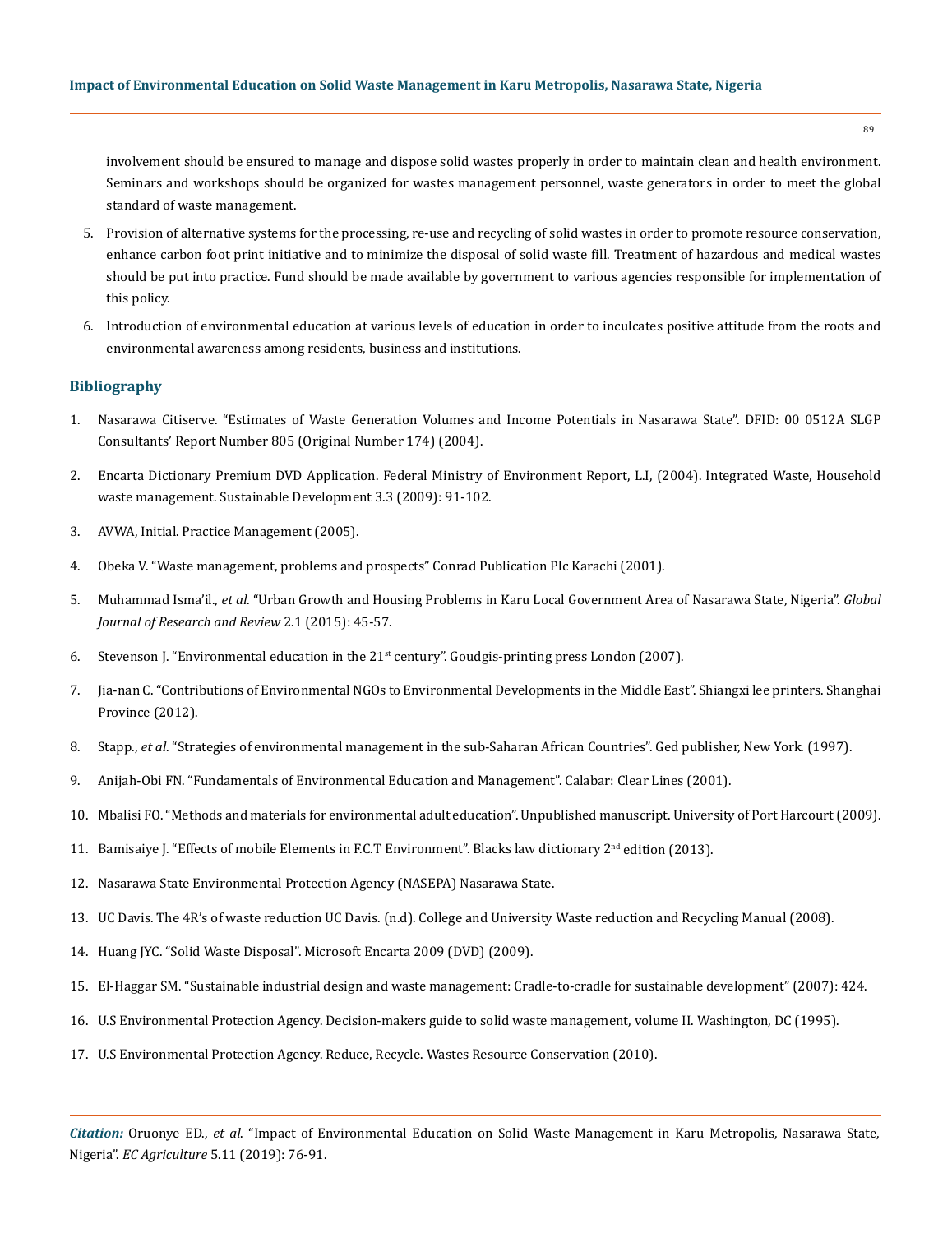- 18. [Kim SJ. "Korean waste management and eco-efficient symbiosis a case study of Kwangmyong City.](https://link.springer.com/article/10.1007/s10098-001-0124-9) *Clean Technologies and [Environmental Policy](https://link.springer.com/article/10.1007/s10098-001-0124-9)* 3.4 (2002): 371-382.
- 19. Allwood JM., *et al*. "Material efficiency: A w/White Paper". *[Resources, Conservation and Recycling](https://www.researchgate.net/publication/222706366_Material_efficiency_A_white_paper)* 55.3 (2011): 362-381.
- 20. [ECOTEC Research and Consulting Ltd. Beyond the: The economics of waste management options. \(2000\).](https://friendsoftheearth.uk/resource/reports/economic_waste_options.%20pdf)
- 21. [Staniskis J. "Integrated Waste Management: Concept and Implementation".](https://www.researchgate.net/publication/228627507_Integrated_Waste_Management_Concept_and_Implementation) *Environmental Research, Engineering and Management* [3.33 \(2005\): 40-46.](https://www.researchgate.net/publication/228627507_Integrated_Waste_Management_Concept_and_Implementation)
- 22. McDougall FR., *et al*. "Integrated solid waste management: A life cycle inventory (2nd edition)". Blackwell (2001): 544.
- 23. Ahiamadu NM. "The Challenges of Municipal Solid Waste Management in Nigeria". Proceeding of 8<sup>th</sup> International Conference. Waste Management, Environmental Geotechnology and Global Sustainable Development, in (ICWMEGGSD'07-Gz'07)'' Ljubijana, Slovenia (2007): 28-30.
- 24. [Ayotamuno JM and Gabo AE. "Municipal solid waste management in Port Harcourt, Nigeria: Obstacles and Prospects".](https://www.researchgate.net/publication/242022999_Municipal_Solid_Waste_Management_in_Port_Harcourt_Nigeria) *Management [of Environmental Quality an International Journal](https://www.researchgate.net/publication/242022999_Municipal_Solid_Waste_Management_in_Port_Harcourt_Nigeria)* 15.4 (2004): 389-397.
- 25. [Babayemi JO and KT Dauda. "Evaluation of solid waste generation, categories and disposal options in developing countries: A case](https://www.ajol.info/index.php/jasem/article/view/55370)  study of Nigeria". *[Journal of Applied Sciences and Environmental Management](https://www.ajol.info/index.php/jasem/article/view/55370)* 13.3 (2009): 83-88.
- 26. Bamgbose OA., *et al*. "Assessment of urban solid waste management practices in Lagos, Nigeria". *African Science* 1.1 (2000): 23-31
- 27. Brennan A. "Towards an effective environmental management St. Luis Printing House, U.K (1979).
- 28. CSL (Cygnet Services Limited), Technical and Commercial proposal Education in China. IERI Procedia, 2 (2002): 901-906.
- 29. [Dana LE. "How can sustainable solid waste management be achieve in Srilanka? An enquiry into the role of education and awareness](https://www.worldlearninginc.org/get-involved/connect-with-alumni/)  [building through grassroots efforts \(2006\).](https://www.worldlearninginc.org/get-involved/connect-with-alumni/)
- 30. Education. Tbilisi (USSR), Final Report. Doc. EDMD.49. UNESCO. Paris (1977).
- 31. EPA US. Environmental Protection Agency US. United States (2012).
- 32. Glenn AV. Proximity to environmental hazards and reported illness in periurban households of the Dominician Republic (2009).
- 33. [Jalil A. "Sustainable development in Malaysia: A case study on household waste management".](https://papers.ssrn.com/sol3/papers.cfm?abstract_id=1662135) *International Journal of Sustainable Development* [3.3 \(2010\): 91-102.](https://papers.ssrn.com/sol3/papers.cfm?abstract_id=1662135)
- 34. Kan Miranda. Municipal Waste Management. A-Z Printing press London (1999).
- 35. Manaf LA., *et al*[. "An Intelligent System for Integrated Solid Waste Management".](https://www.researchgate.net/publication/41892425_UrusSisa_An_Intelligent_System_for_Integrated_Solid_Waste_Management) *Journal of Sustainable Development* 1.2 (2008).
- 36. [Mc Millan EE. "A method for evaluating the impact of an introductory environmental studies class on the values of students".](https://www.tandfonline.com/doi/abs/10.1080/15330150390208307) *Applied [Environmental Education and Communication](https://www.tandfonline.com/doi/abs/10.1080/15330150390208307)* 2.2 (2003): 91-98.
- 37. Obeka SS. "Environmental Education Reform on Solid Waste Management in Nigeria". The Case of Zaria Municipal of Kaduna State 52nd Science Teachers Association of Nigeria Annual Proceedings. HEBN Publishers plc (2011): 269-279.

*Citation:* Oruonye ED., *et al*. "Impact of Environmental Education on Solid Waste Management in Karu Metropolis, Nasarawa State, Nigeria". *EC Agriculture* 5.11 (2019): 76-91.